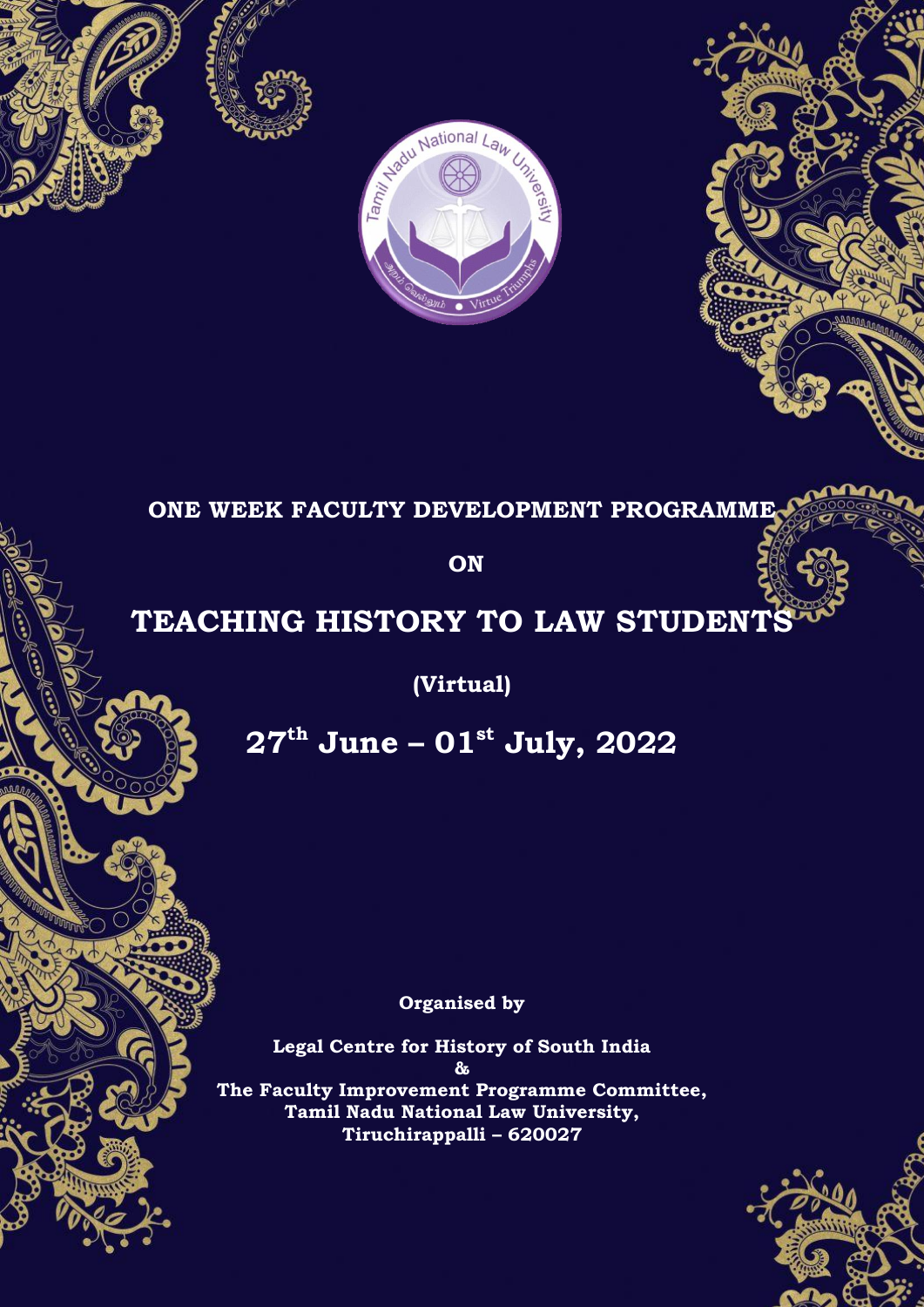

## **ABOUT THE UNIVERSITY**

TNNLU was established by the Government of Tamil Nadu by an Act of the State Legislature (Act No. 9 of 2012) to provide quality legal education. TNNLU's **Vision** is to impart quality legal education nurtured within a robust culture of interdisciplinary research and teaching in an equitable, respectful and supportive environment producing legal practitioners and scholars who will be committed to justice, social transformation and national development.

Its **Mission** is to achieve global recognition as an institution of eminence and excellence in all spheres of legal education, rooted in an interdisciplinary approach to the study of law, such that the graduates of TNNLU will be independent, critical thinkers and socially responsible human beings.

TNNLU offers two five years integrated Under Graduate Programmes, B.A.LLB. (Hons.) & B.Com. LL.B. (Hons.) and three one-year LL.M. Programmes: - Corporate and Securities Laws, Intellectual Property Laws and Natural Resources Laws and Ph.D. programmes, one in Law and another, which is interdisciplinary. TNNLU library has an updated Web OPAC system, Remote Access facility, and air-conditioned discussion rooms.

The UGC has included TNNLU in the approved list of universities. The Bar Council of India has granted recognition to TNNLU as a centre for Legal Education. TNNLU is a member of SICI, ICSI, ACU, ASLI and Indian Academy of Social Sciences (permanent member). TNNLU is also an empanelled institution with the CCI.

## **ABOUT THE LEGAL CENTRE FOR HISTORY OF SOUTH INDIA**

The Legal Centre for History of South India (LCHSI) is one of the fourteen research centres in the university. The Centre was established in the year 2020 with the financial support of the Government of Tamil Nadu to promote the legal history of south India. The Centre is currently under the leadership of Prof. (Dr.) V.S. Elizabeth, Vice-Chancellor, TNNLU, and assisted by Dr P. Kumar, Assistant Professor of History. Legal Centre for History of South India, TNNLU, Tiruchirappalli is the first of its kind among the National Law Universities, set up exclusively for collecting data on the legal history of South India in general, and Tamil Nadu in particular. The Centre's mission is to carry out in-depth research, initiate discussion, and discourse on several areas of legal history and understand their relevance to today's societies. Furthermore, the Centre also organises conferences, seminars and workshops to provide training in the field of teaching legal history.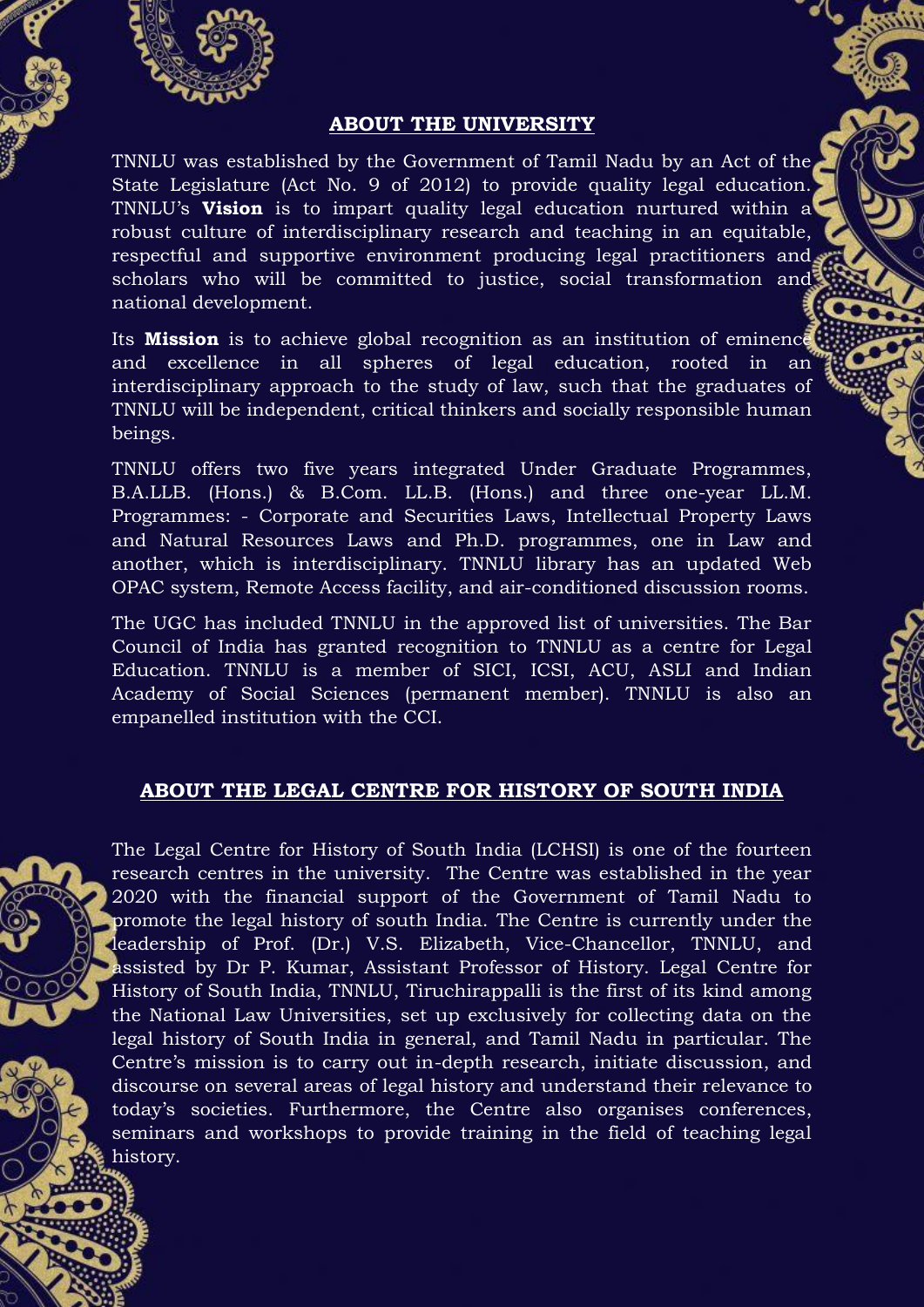

## **Concept Note:**

History is the study of human beings who lived in the past, in all its aspects, in relation to present developments and future hopes. It is a systematic inquiry not simply to see what happened in the past and when it happened but more importantly how and why it happened. It is an inquiry into the inevitable changes in human affairs in the past and the ways these changes affect, influence or determine the patterns of life in the society.

History aims at helping students to understand the present existing social, political, religious and economic institutions of the people in their historical context. Without the knowledge of history, we cannot have the background to our religions, customs, institutions, administration, culture and so on. Law and History offer students a chance to understand our present circumstances in the light of the past, a chance to understand the long path of development that led to the legal developments we deal with in the present, and the chance to see the deep roots of the social forces that are changing the shape of our own world. The study of law in historical context provides a rich foundation to all fields of law. Cause and effect relationship between the past and the present are presented through the study of history. History thus helps us to understand the present-day societies, institutions, and problems both at the national and international levels in a broader context and provides a deeper understanding of all these as a result.

Teaching History in Law Universities and Colleges is important because as stated above it gives the context of and background to the entire legal system and all the institutions that sustain them including the bar and the bench. Studying history of the societies that produced the various laws and the judicial systems will help students of law to appreciate the importance of studying law in context. The teaching of History in Law Universities and Colleges is relatively new. From designing the curriculum to the evaluation practices, besides the pedagogy to be adopted need to be thought afresh. We hope that through this workshop all of us will get the opportunity to first reflect on our practices till now and learn from each other how to make the study and teaching of History to Law students an exciting affair.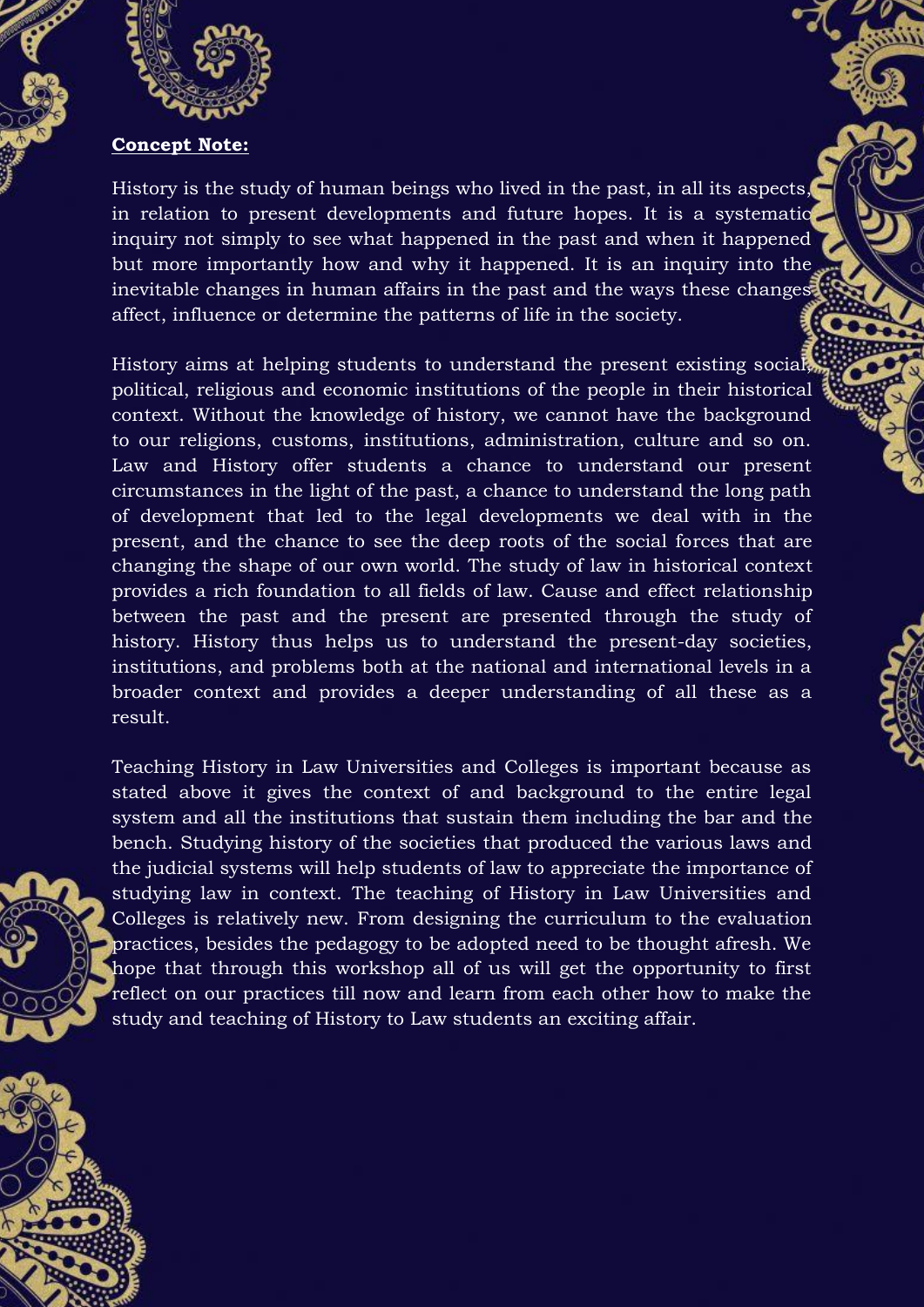

**Day 1 Understanding History and its Methods**

## **Timing Topics**

10.00 am to 11.30 am What is History? 02.00 pm to 03.30 pm Objectivity in History 03.30 pm to 05.00 pm Historical Methods

11.30 am to 01.00 pm Philosophies of History

**Day 2 Historiography**

## **Timing Topics**

03.30 pm to 05.00 pm

10.00 am to 11.30 am **Historiography:** Ancient, Medieval and Modern 11.30 am to 01.00 pm Colonialist & Nationalist Historiography 02.00 pm to 03.30 pm Feminist Historiography

> **Day 3 Law & History**

## **Timing Topics**



10.00 am to 11.30 am Understanding Legal History 11.30 am to 01.00 pm Relationship Between Law and History 02.00 pm to 03.30 pm compared by Legal History of Medieval India 03.30 pm to 05.00 pm Teaching Colonial Legal History



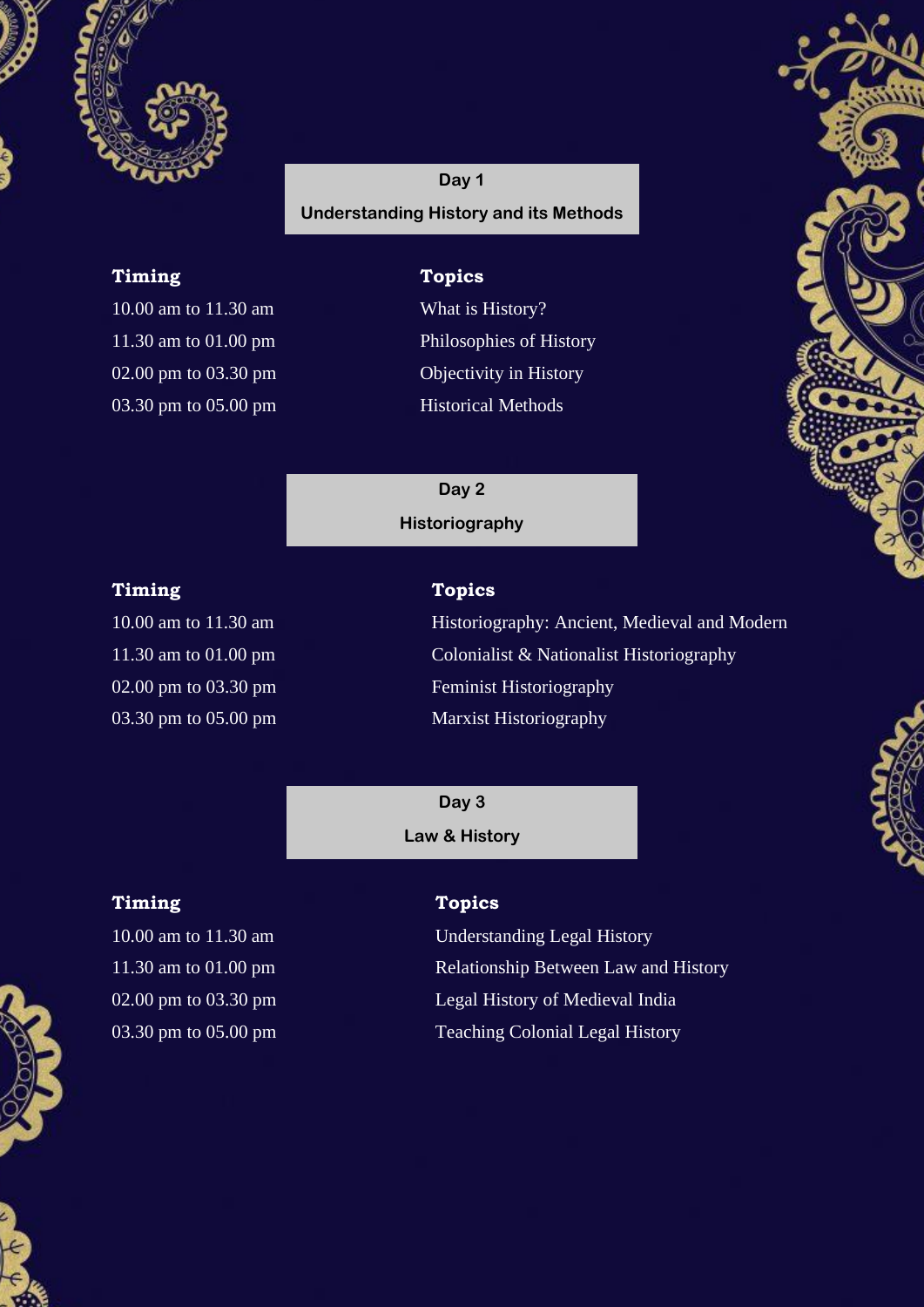## **Day 4 Teaching History of Modern Indian Laws**

## **Timing Topics**

10.00 am to 11.30 am History of Criminal Law 11.30 am to 01.00 pm History of Socio-Religious Reforms & Laws 02.00 pm to 03.30 pm History of "Personal Laws" 03.30 pm to 05.00 pm Teaching Constitutional History



**Day 5 Curriculum Designing & Evaluation**

**Timing Topics**

02.00 pm to 03.30 pm Evaluation Methods

10.00 am to 11.30 am **How to Prepare a Curriculum in History for Law** Students 11.30 am to 01.00 pm Developing Pedagogy for teaching History

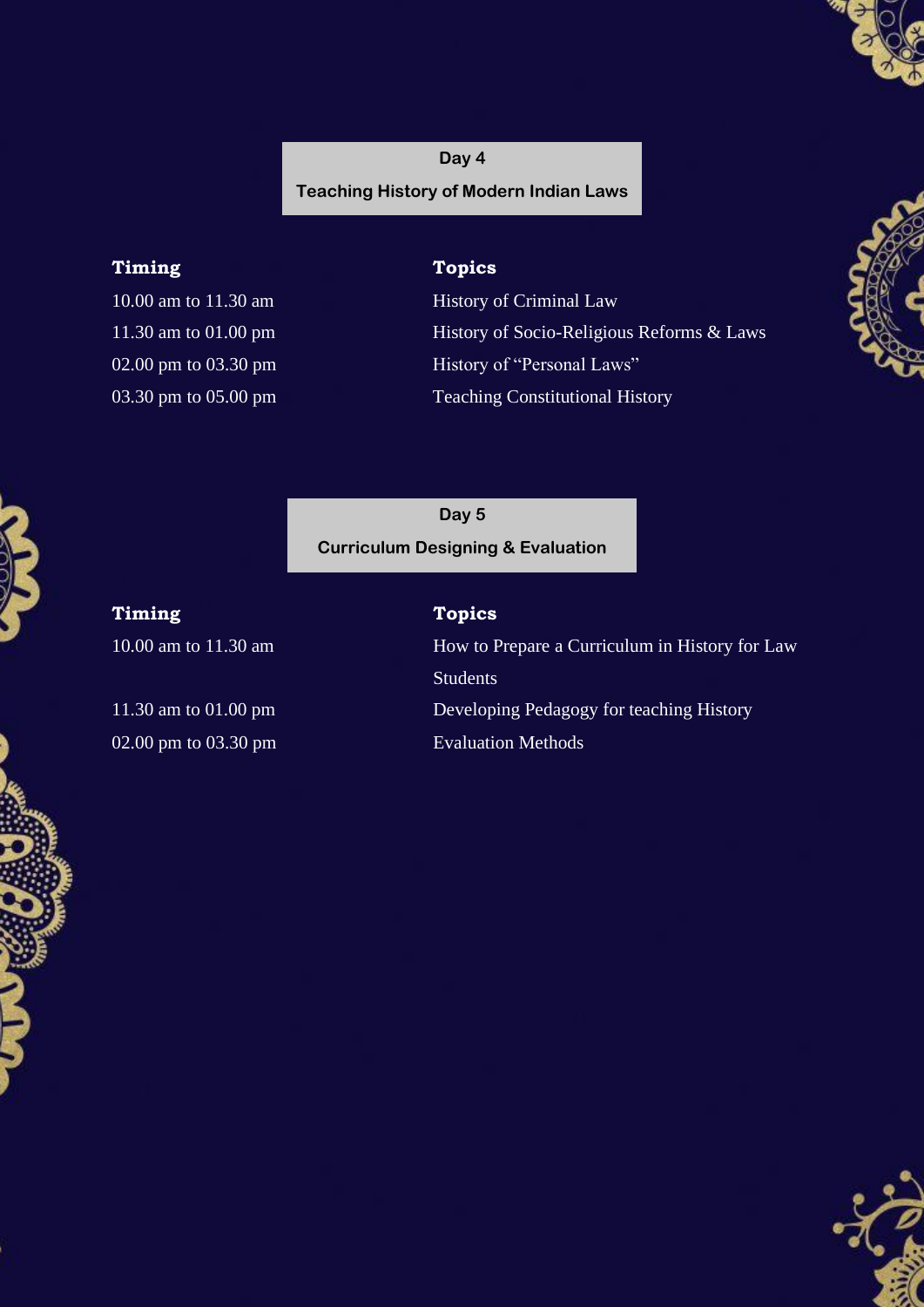

## **Some of the resource persons for this FDP are**

Prof. (Dr.) V.S. Elizabeth, Professor of History & Vice-Chancellor, Tamil Nadu National Law University, Tiruchirappalli.

Dr. Bikramjit De, Associate Professor & Director, Center for Studies in Legal History, The West Bengal National University of Juridical Sciences (NUJS), Kolkata.

Dr. Richa Sharma, Deputy Director (Research), Research Institutes & Regional Centres, ICSSR.

Prof. (Dr). Farhat Hasan, Professor of Medieval History, Department of History, University of Delhi.



Dr. Santosh Abraham, Assistant Professor of History, Department of Humanities and Social Sciences, Indian Institute of Technology (IIT), Madras.

Dr Anandhi, Professor of History, Madras Institute of Development Studies (MIDS), Chennai.





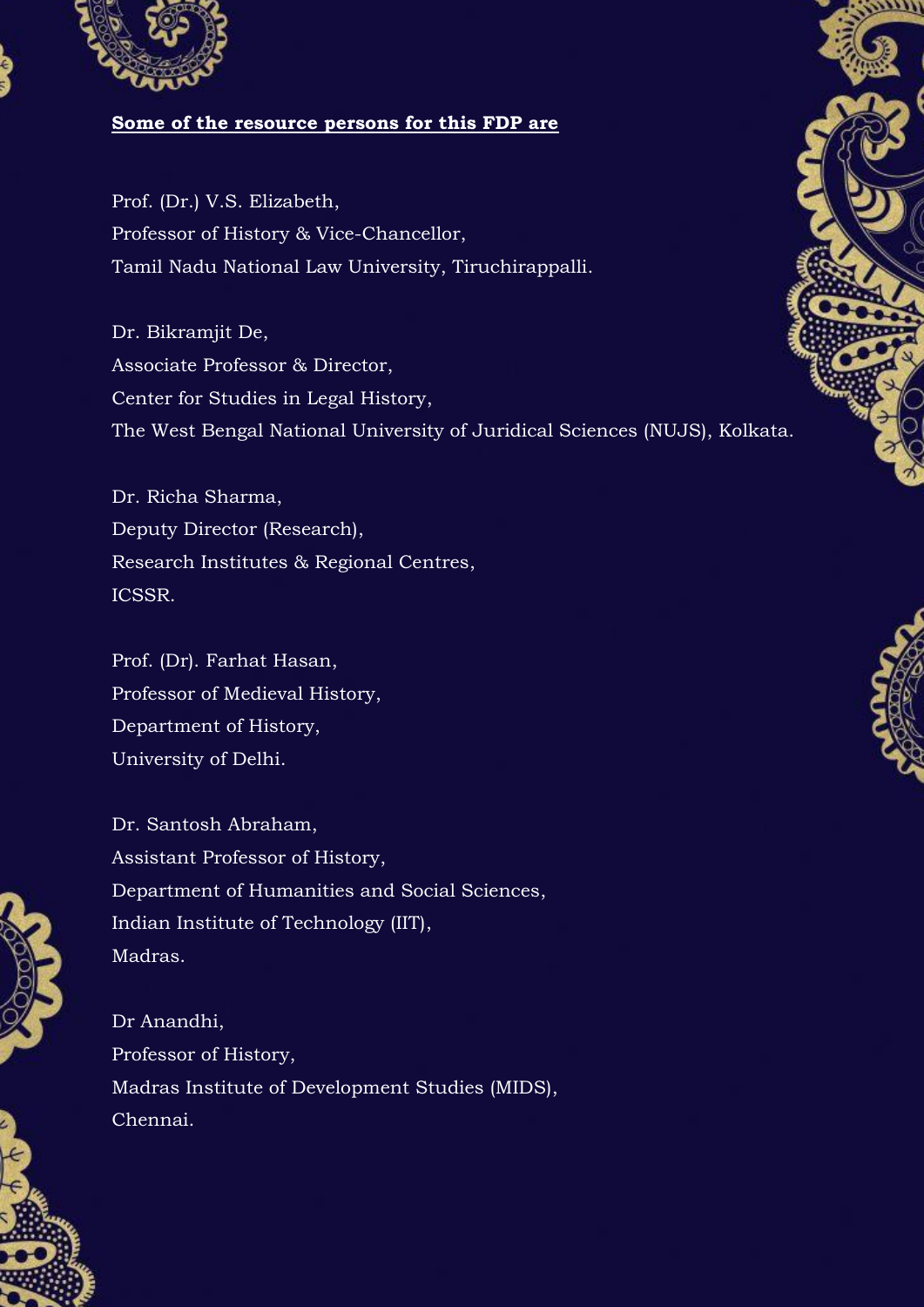

Prof. Uma Chakravarti, Professor of History (Rtd), Miranda House, University of Delhi.

Prof. Anindita Mukhopadhyay, Professor of History & Head, Department of History, Hyderabad Central University.

Prof. Radhika Singha, Professor of History (Rtd), Jawaharlal Nehru University, New Delhi.